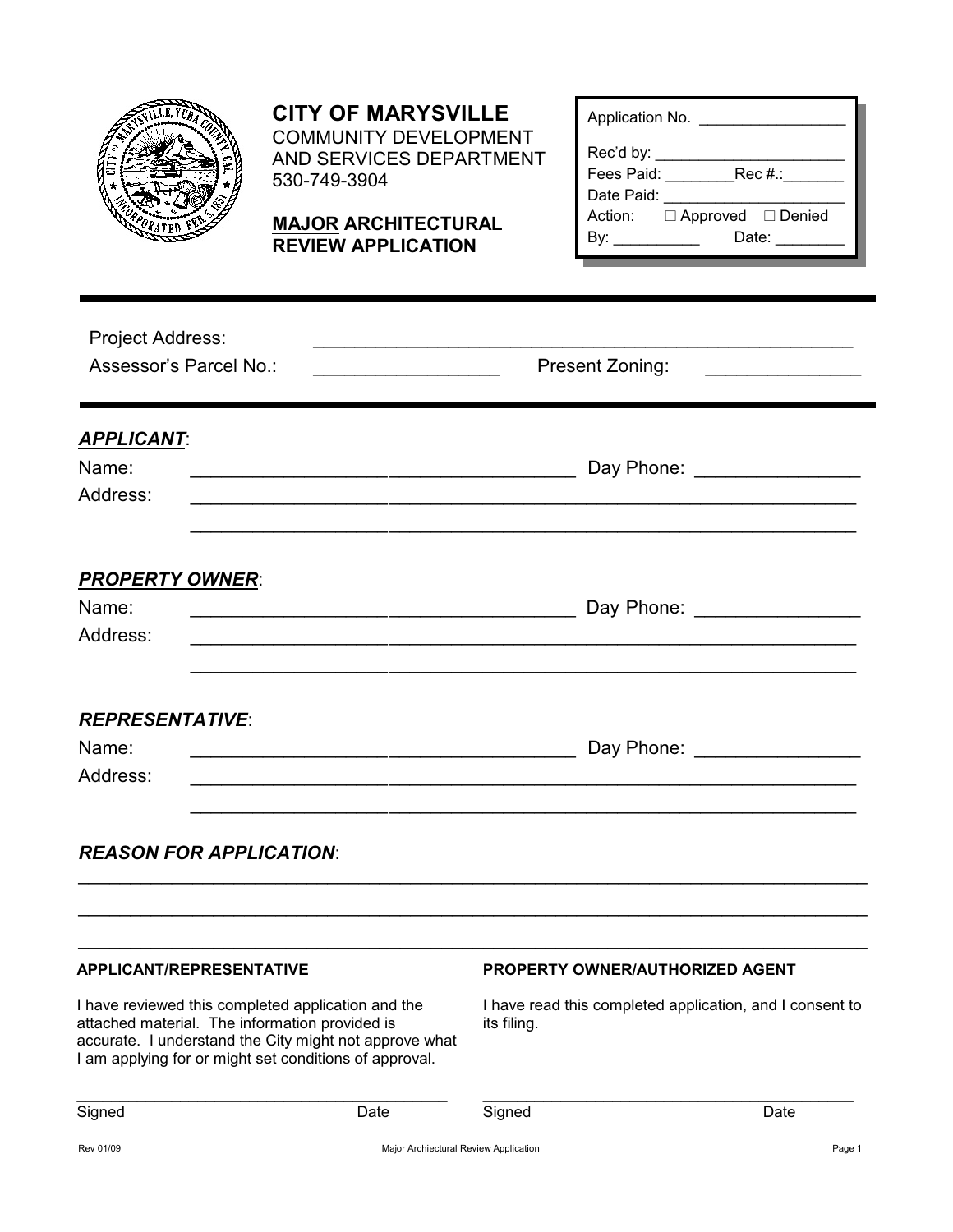### **Staff Use Only**

| <b>TYPE OF APPLICATION</b>                                                         |                                                                                                                                                            |                     | <b>APPLICATION NUMBER</b>                                                                                            | <b>FEE PAID</b>    |
|------------------------------------------------------------------------------------|------------------------------------------------------------------------------------------------------------------------------------------------------------|---------------------|----------------------------------------------------------------------------------------------------------------------|--------------------|
| <b>Architectural Review:</b><br>a.<br>b.<br>C.                                     | <b>Conceptual Review:</b><br>Formal Review:<br>Minor/Incidental:                                                                                           |                     | <u> 1950 - Johann John Barn, mars ar breist ar breist ar breist ar breist ar breist ar breist ar breist ar breis</u> |                    |
| <b>Planning Commission:</b>                                                        |                                                                                                                                                            |                     |                                                                                                                      |                    |
| Use Permit:                                                                        |                                                                                                                                                            |                     |                                                                                                                      |                    |
| Variance:                                                                          |                                                                                                                                                            |                     |                                                                                                                      |                    |
| Tentative Map:                                                                     |                                                                                                                                                            |                     |                                                                                                                      |                    |
| Rezone:                                                                            |                                                                                                                                                            |                     |                                                                                                                      |                    |
| <b>General Plan Amendment:</b>                                                     |                                                                                                                                                            |                     |                                                                                                                      |                    |
| Other:                                                                             |                                                                                                                                                            |                     |                                                                                                                      |                    |
|                                                                                    |                                                                                                                                                            |                     |                                                                                                                      |                    |
| <b>FEES:</b>                                                                       |                                                                                                                                                            |                     |                                                                                                                      |                    |
| <b>Description:</b>                                                                |                                                                                                                                                            | <b>Explanation:</b> |                                                                                                                      | Fee:               |
| Base Fee:                                                                          |                                                                                                                                                            |                     |                                                                                                                      |                    |
| <b>Environmental Review:</b>                                                       |                                                                                                                                                            |                     |                                                                                                                      |                    |
| Other Fees:                                                                        |                                                                                                                                                            |                     |                                                                                                                      |                    |
| <b>Total Fees:</b>                                                                 |                                                                                                                                                            |                     |                                                                                                                      |                    |
| Fee Paid By:                                                                       | □ - Applicant                                                                                                                                              |                     | □ - Representative                                                                                                   | □ - Property Owner |
| <b>Tentative Review Dates:</b><br>a.<br>b.<br>c.<br>d.<br>е.<br>Notes to the File: | Review of Completeness (if applicable):<br><b>Staff Review/Determination:</b><br><b>ARB Review:</b><br><b>Planning Commission Review:</b><br>Other Review: |                     |                                                                                                                      |                    |
|                                                                                    |                                                                                                                                                            |                     |                                                                                                                      |                    |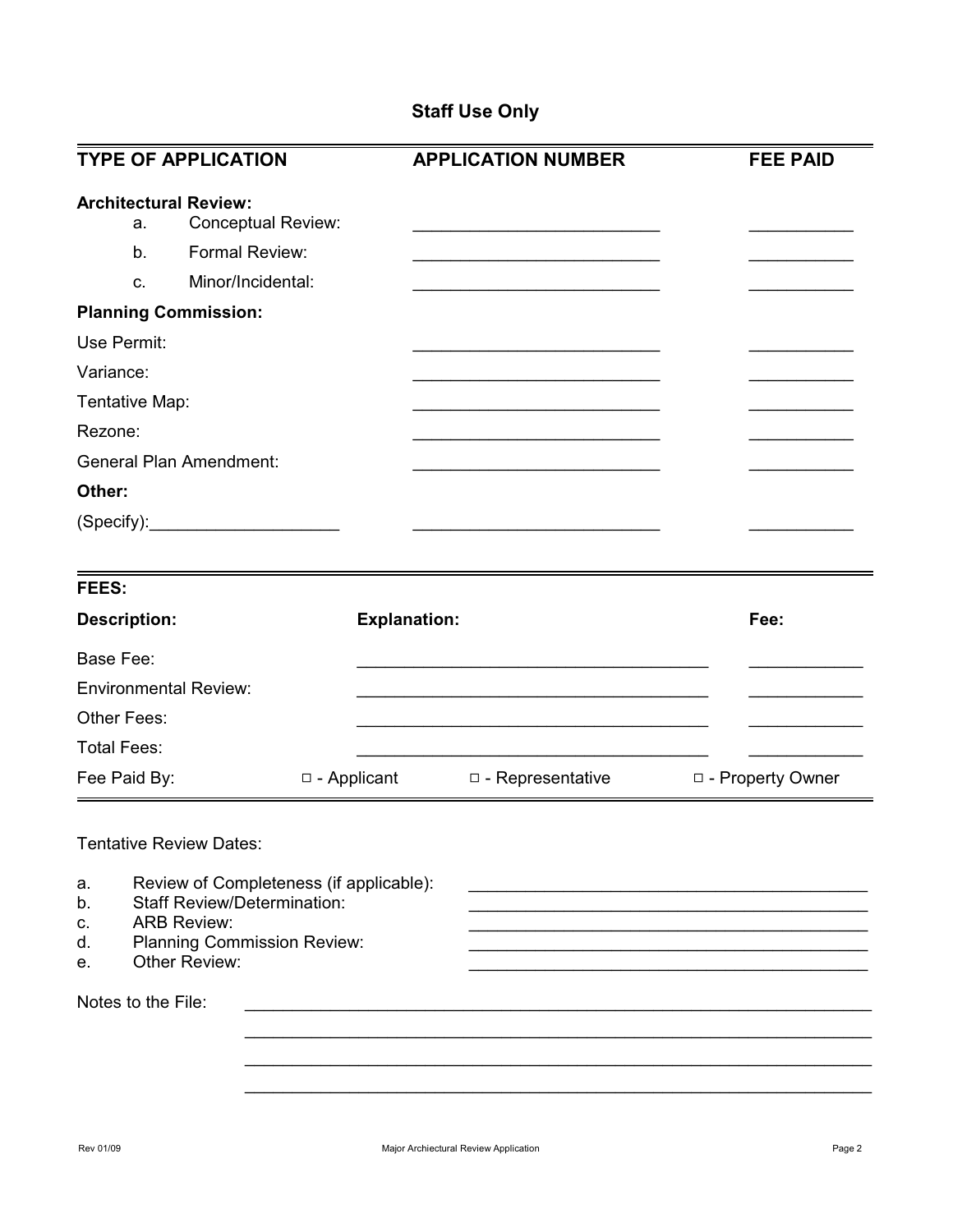# **CITY OF MARYSVILLE**

## **ARCHITECTURAL REVIEW MAJOR PROJECTS**

#### *APPLICATION INSTRUCTIONS*

**TO APPLICANTS:** The following list includes **all the items you must submit for a complete application**. If your application is not complete, a copy of this list will be returned to you marked accordingly. . If submitting blueprints, Planning Staff encourages that you submit one copy of the plan to allow for application completeness check, following which eight complete sets of plans would need to be submitted.

**Environmental Review**: *When an Architectural Review application is submitted, staff will conduct an environmental compliance evaluation to determine the project's application to the CEQA (California Environmental Quality Act) as mandated by state law. Based on this assessment additional information may be required above than required in this checklist, such as a preliminary geotechnical study, archaeological inventory, traffic impact analysis and/or biological inventory. To expedite processing staff will parallel this review with the normal City architectural review process.*

- 1. **Planning application form complete**.
- 2. **Base Application Fee**: In accordance with the City's fee schedule.
- 3. **Site Plan**: One copy reduced to 8-1/2" x 11".
- 4. **Fifteen (15) Copies of Plan Sets** on standard 24" X 36" size paper fan-folded to 9" X 12 including:
	- a. Project Site Plan drawn to scale and indicating dimensions, property lines, north arrow, building setbacks, points of access, circulation, location and dimension of parking areas; walkways; trash enclosures; the location, type and trunk diameter, and status (e.g. to be saved, removed, relocated) of trees on the site; indication of structures to be removed, and the location of existing and proposed buildings, including the location and use of the nearest structures on adjacent property and any easements on the site, and a vicinity map showing the location of the project in relation to major city streets. Recommend using a City street map to identify location.
	- b. Statistics and Descriptive Information, including:
		- (1) The zoning and current uses of the site and adjacent properties.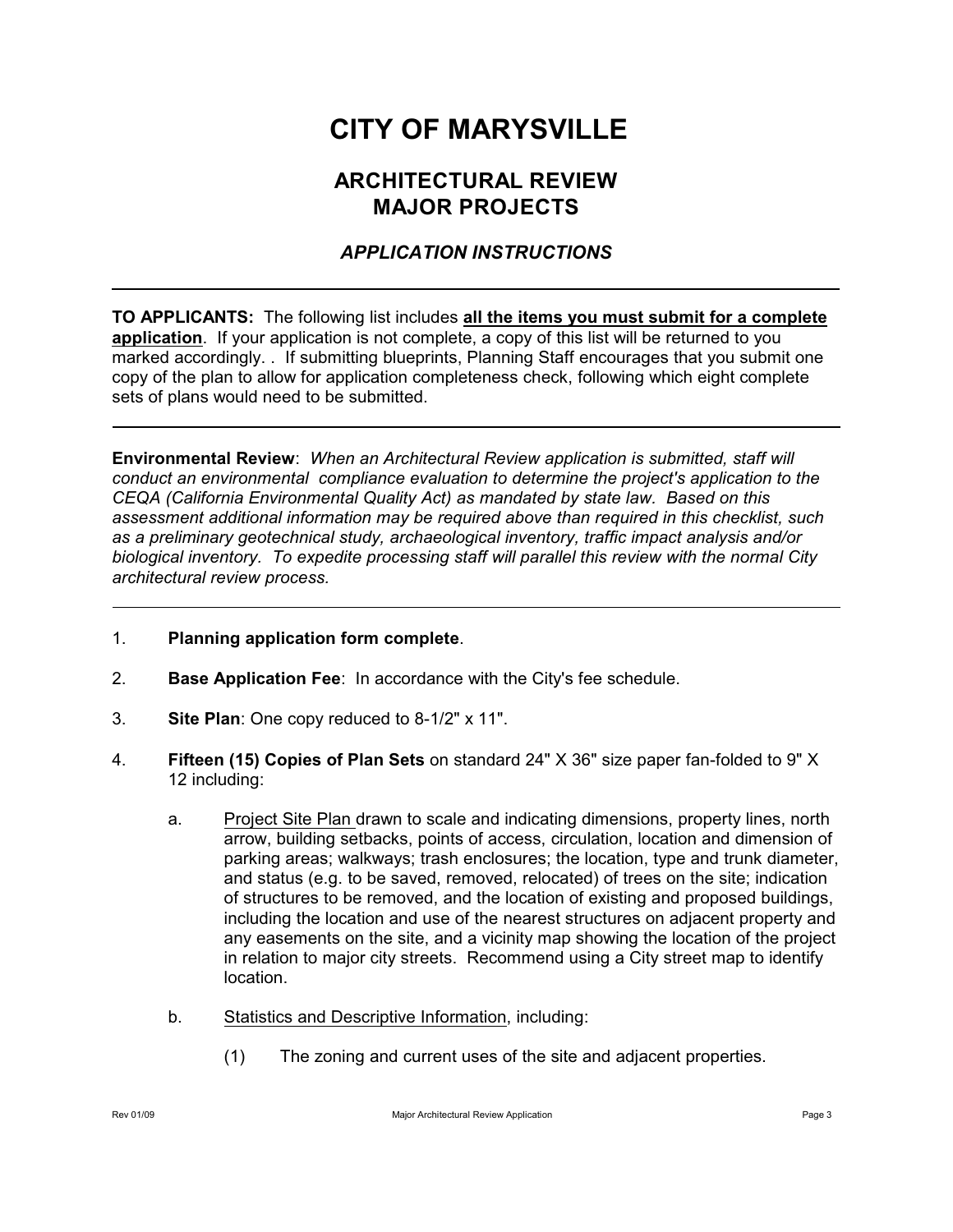- (2) The square footage of the project site.
- (3) A calculation of the number of parking spaces required and provided.
- (4) The area of the site to be covered by buildings and paved surfaces.
- (5) Square footage of planted areas.
- c. Architectural Plans, including elevations views of all sides of the building indicating the form and general exterior treatment of the building and overall height at points adjacent to property lines, roof plan, proposed exterior mechanical equipment, building lighting, building materials and colors. Include eight copies of colored architectural elevation renderings reduced to 8-1/2" x 11".
- d. Preliminary Landscape and Irrigation Plans indicating proposed plant materials (including common and botanical names of all plant materials and plants), hardscape areas, existing trees to be retained, removed or replaced. Plans need to comply with Article 18 and Chapter 11 of the Marysville Municipal Code regarding landscaping. Requirements include plan preparation by a licensed landscape architect, landscape contractor or certified landscape designer and specific design standards (refer to attached landscape regulations).
- e. Signs: General locations of contemplated signage on the building or grounds should be included. Additional details, such as sign construction and materials should also be included if available. If a major feature of the project involves signage, then the following additional information should be included in the package:
	- (1) Dimensions and square footage of all signs.
	- (2) Dimensions and square footage of building walls on which signs are located.
	- (3) Means of lighting.
	- (4) Heights of all signs.
	- (5) Message that will appear on each sign.
	- (6) Description of materials and colors for letters and background.
	- (7) A scaled drawing of each sign showing typeface and design details.
- f. Exterior Lighting Plan including locations of all light standards and placement of building lighting. This plan shall include power rating details, heights, shielding design and cut sheets of lighting designs.
- g. Schematic Floor Plan showing interior building layouts, rooms or use areas, square footages of bedrooms, entrances and relationship to exterior use areas.